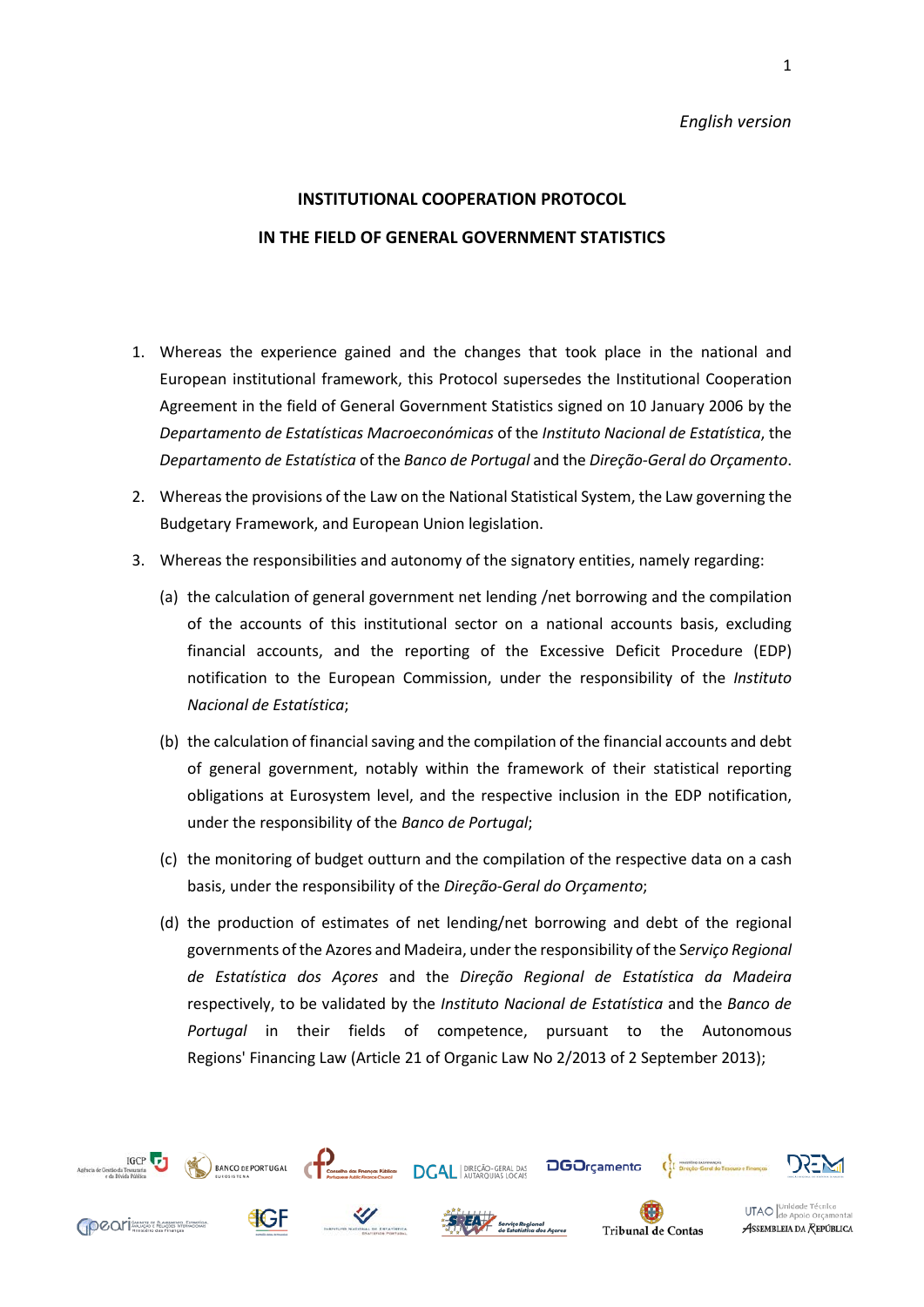(e) the production of estimates for the current year on general government net lending/net borrowing and debt, to be included in the EDP notification, under the responsibility of the *Ministério das Finanças*.

The signatory entities shall sign this Institutional Cooperation Protocol in the field of general government statistics.

# **Clause 1 Subject matter**

This Protocol aims to promote cooperation among the signatory entities in the field of general government statistics, notably as regards the Excessive Deficit Procedure and the European Semester, under the provisions of European Union legislation.

### **Clause 2 Purposes**

- 1. To contribute to the high quality of general government statistics and the information on budget outturn by developing institutional cooperation mechanisms among the signatory entities, ensuring high standards in terms of the reliability and consistency of the source data and deadlines for its release, in line with best practices in this domain.
- 2. To contribute to the compliance with the reporting requirements within the scope of general government statistics resulting from national and international commitments.
- 3. To contribute to setting out more efficient mechanisms for the transmission of source data relevant to general government statistics.
- 4. To facilitate the adequate coordination of activity planning with a view to complying with the official statistics' production calendar.

### **Clause 3**

## **Autonomy and independence in the decision-making process for statistical compilation purposes**

Regardless of the opinions of the members of the consultative structure that is established in this Protocol, the decision on the methodological option most suited to each operation is the responsibility of the entity with powers to compile the corresponding statistical information.



2

ASSEMBLEIA DA REPÚBLICA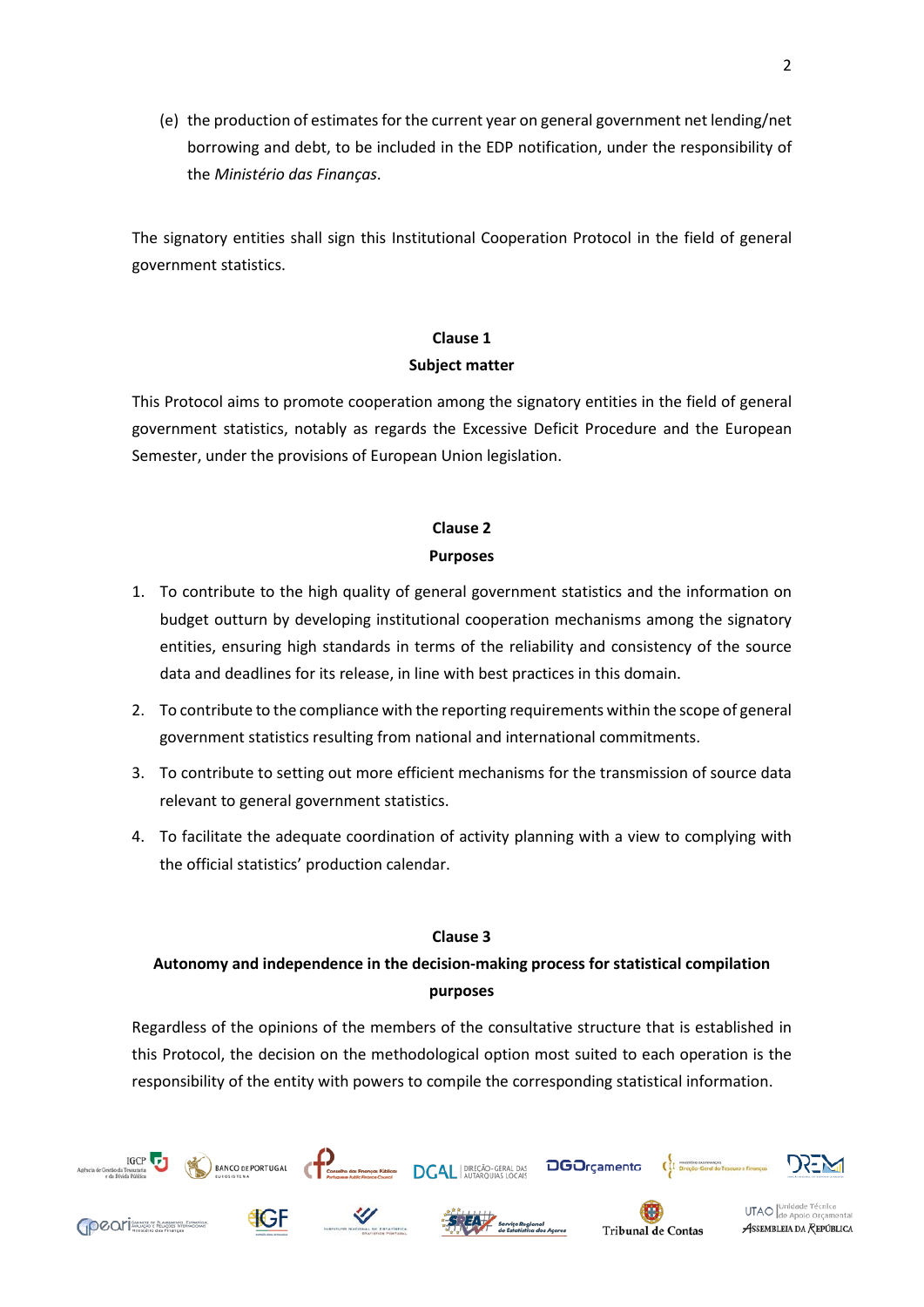### **Clause 4**

#### **Obligations**

The signatory entities, depending on their fields of competence, shall:

- 1. Release on a timely basis all the documents considered relevant under the different lines of action envisaged in this Protocol, while observing the respective legal obligations;
- 2. Ensure timely access to the source data, as comprehensive as necessary, relevant to the compilation of general government statistics.
- 3. Actively cooperate in complying rigorously with the reporting schedules required of Portugal in this field, and with the national and international statistical quality standards.
- 4. Cooperate in setting calendars for the public release of data, whenever relevant and possible and without compromising their autonomy.

# **Clause 5 Rights**

The signatory entities, depending on their fields of competence, shall have access, whenever requested, to quarterly statistical information on:

- 1. Revenue and expenditure on a national accounts basis of general government and of the respective subsectors;
- 2. Net lending/net borrowing and gross debt of general government and the respective subsectors.

### **Clause 6**

### **Mechanisms for implementation of the Protocol**

- 1. A technical Working Group shall be set up the General Government Statistics Group (GEAP in the Portuguese acronym) – to facilitate the implementation of this Protocol.
- 2. The GEAP is a consultative structure.
- 3. In its restricted composition, the GEAP includes representatives from the *Departamento de Contas Nacionais* of the *Instituto Nacional de Estatística*, from the *Departamento de Estatística* of the *Banco de Portugal* and from the *Direção-Geral do Orçamento*.

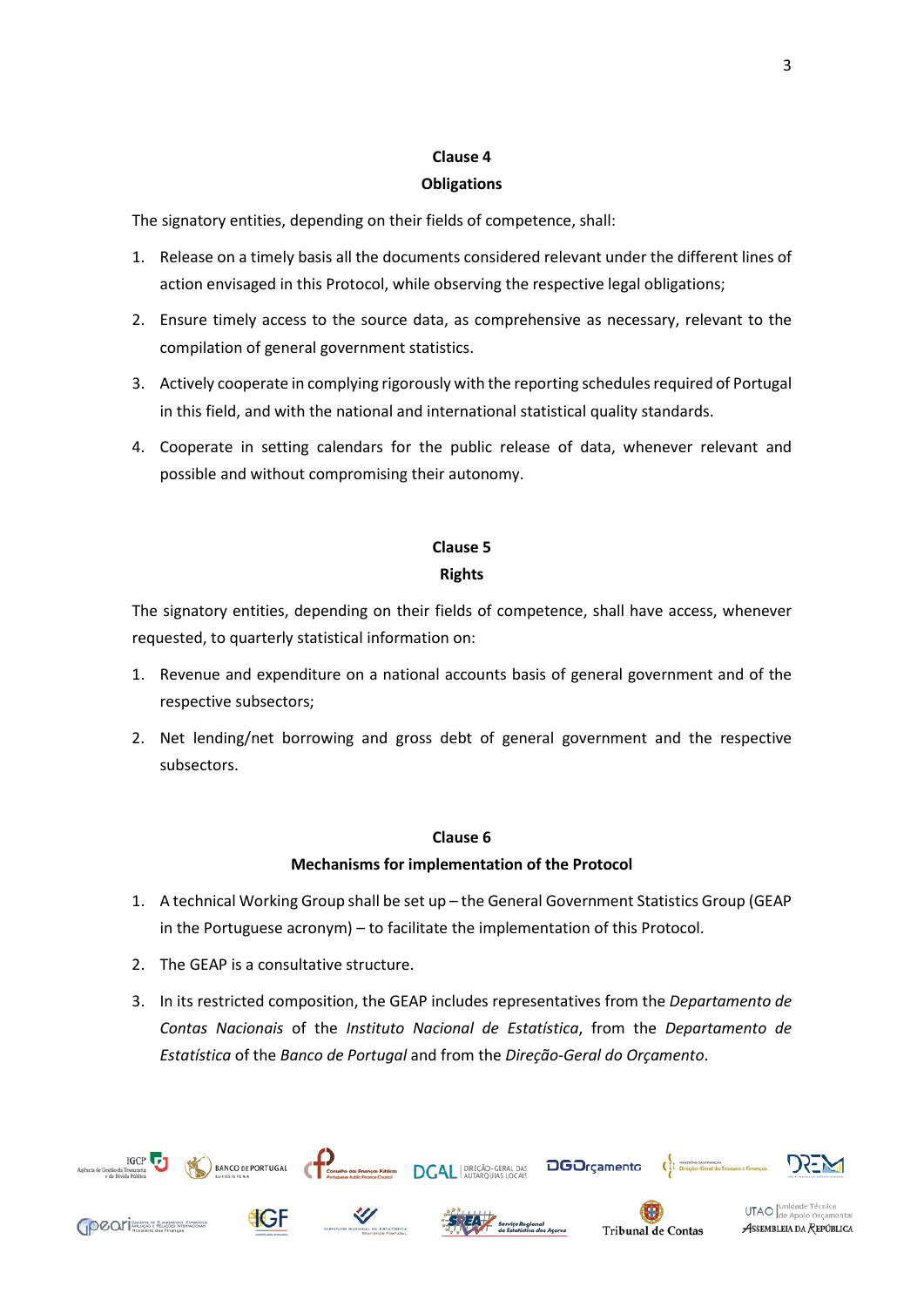- 4. The GEAP is coordinated on a rotating basis for three-year periods by the Director of the *Departamento de Contas Nacionais* of the *Instituto Nacional de Estatística* and by the Director of the *Departamento de Estatística* of the *Banco de Portugal*, with the first period coordinated by the *Instituto Nacional de Estatística*. When justified, the coordination may be delegated to another senior staff member of the respective Department.
- 5. The main lines of action of the GEAP are:
	- (a) to establish a detailed indicative calendar for the activities of compilation of general government statistics, taking into account the deadlines for reporting to European institutions;
	- (b) to contribute to the preparation and updating of the Inventory of Sources and Methods within the scope of the Excessive Deficit Procedure under the responsibility of the *Instituto Nacional de Estatística*;
	- (c) to contribute to the identification of the necessary source data and the implementation of solutions for accessing this information;
	- (d) to coordinate in advance, whenever possible and justified, on the positions to be adopted by Portuguese representatives in international fora (committees, working groups and task forces) where the associated methodological issues are discussed;
	- (e) to contribute to the preparation of and participation in the visits of Eurostat delegations in this field, organised by the *Instituto Nacional de Estatística*, based on the sharing of responsibilities among the signatory entities;
	- (f) to cooperate in the clarification of doubts and the discussion of methodological options in the compilation of general government statistics, including relevant issues relating to the statistical treatment of operations with a significant impact on general government net lending/borrowing and debt;
	- (g) to analyse the consistency of the statistical results obtained.
- 6. Participation in GEAP meetings may be extended to the other signatory entities, depending on the items on the agenda and the scope of the respective competence, in the following situations:
	- (a) to the statistical services of the Autonomous Regions of the Azores and Madeira, when clarifying doubts and discussing important topics for the compilation of regional government statistics;
	- (b) to the *Direção-Geral das Autarquias Locais*, when clarifying doubts and discussing important topics for the compilation of local government statistics;

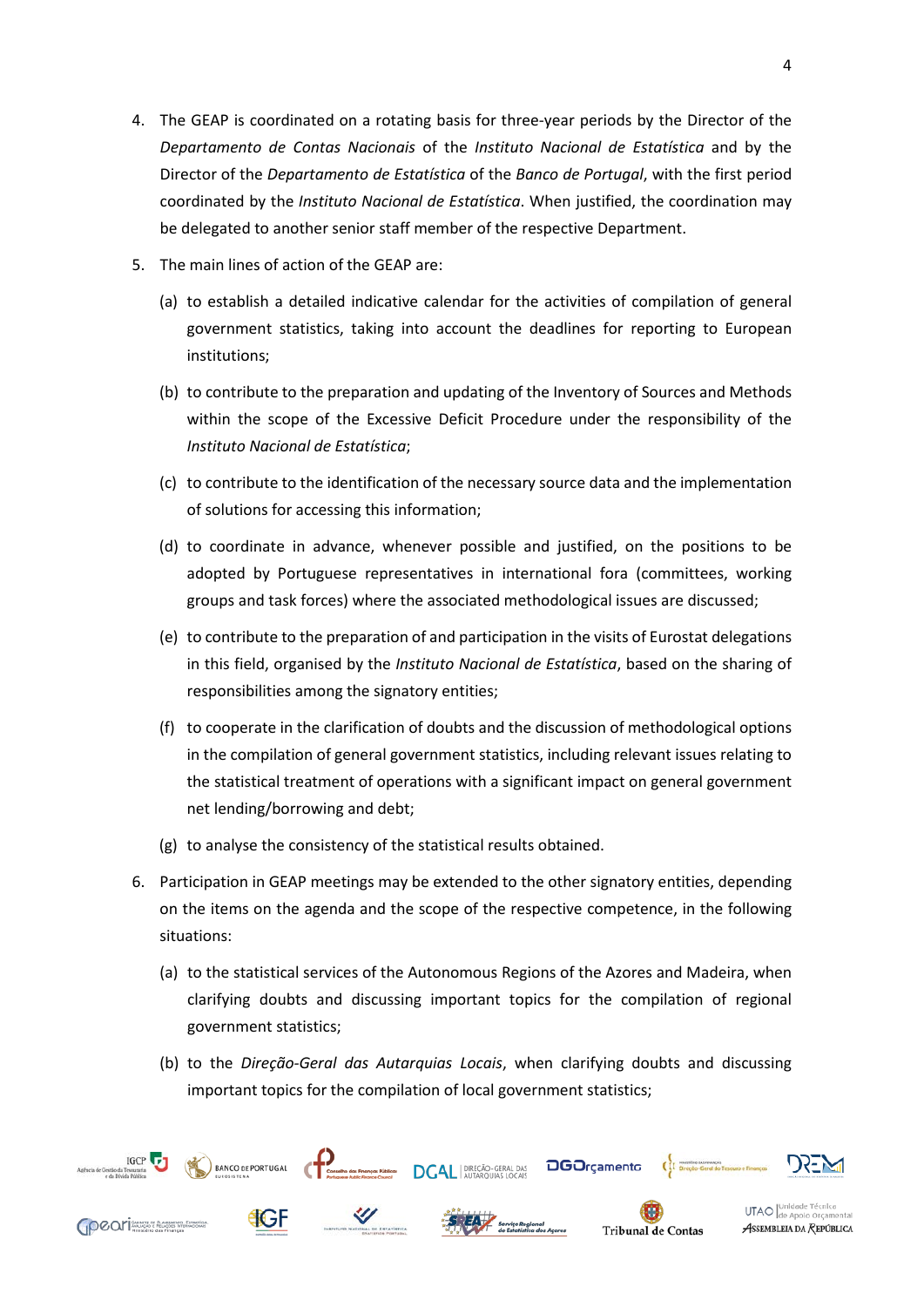- (c) to the *Agência de Gestão da Tesouraria e da Dívida Pública*, when clarifying doubts and discussing important topics for the compilation of statistics on government debt instruments;
- (d) to the *Direção-Geral do Tesouro e Finanças*, when clarifying doubts and discussing important topics for the compilation of statistics on the execution of the financial intervention operations of the State, or matters associated with the State's financial supervision of the public administrative and public corporate sectors and with the State shareholder function, the integrated management of State-owned assets, and intervention in operations related with public sector assets;
- (e) to the *Conselho de Finanças Públicas*, the *Unidade Técnica de Apoio Orçamental* of the *Assembleia da República*, the *Gabinete de Planeamento, Estratégia, Avaliação e Relações Internacionais* of the *Ministério das Finanças*, the *Departamento de Estudos Económicos* of the *Banco de Portugal*, where subparagraphs (f) and (g) of the foregoing paragraph are applicable;
- (f) to the *Gabinete de Planeamento, Estratégia, Avaliação e Relações Internacionais* of the *Ministério das Finanças*, in addition to the provisions of the foregoing paragraph, where subparagraphs (d) and (e) of the foregoing paragraph are applicable, considering its participation in various international fora, notably European Commission Committees, the OECD and the IMF.
- 7. In collaboration with the other members of the restricted composition and according to the different lines of action, the GEAP coordinator shall prepare the annual calendar of regular meetings, with at least one meeting per semester, without prejudice to extraordinary meetings justifiably requested by any signatory entity.
- 8. In collaboration with the other members of the restricted composition, the GEAP coordinator shall draft the agenda for every meeting, sending it to the other signatory entities with the invitation. Prior to the meeting, any signatory entity may ask the GEAP coordinator for participation in the agenda items they consider relevant to their remit or to which they may contribute with clarifications they consider relevant.
- 9. Participation in GEAP meetings may also be extended to other entities that will be occasionally invited, depending on the issues to be addressed.
- 10. The members of the GEAP in restricted composition shall draft the summary of each meeting on a rotating basis and submit it to the other entities participating in the meeting.

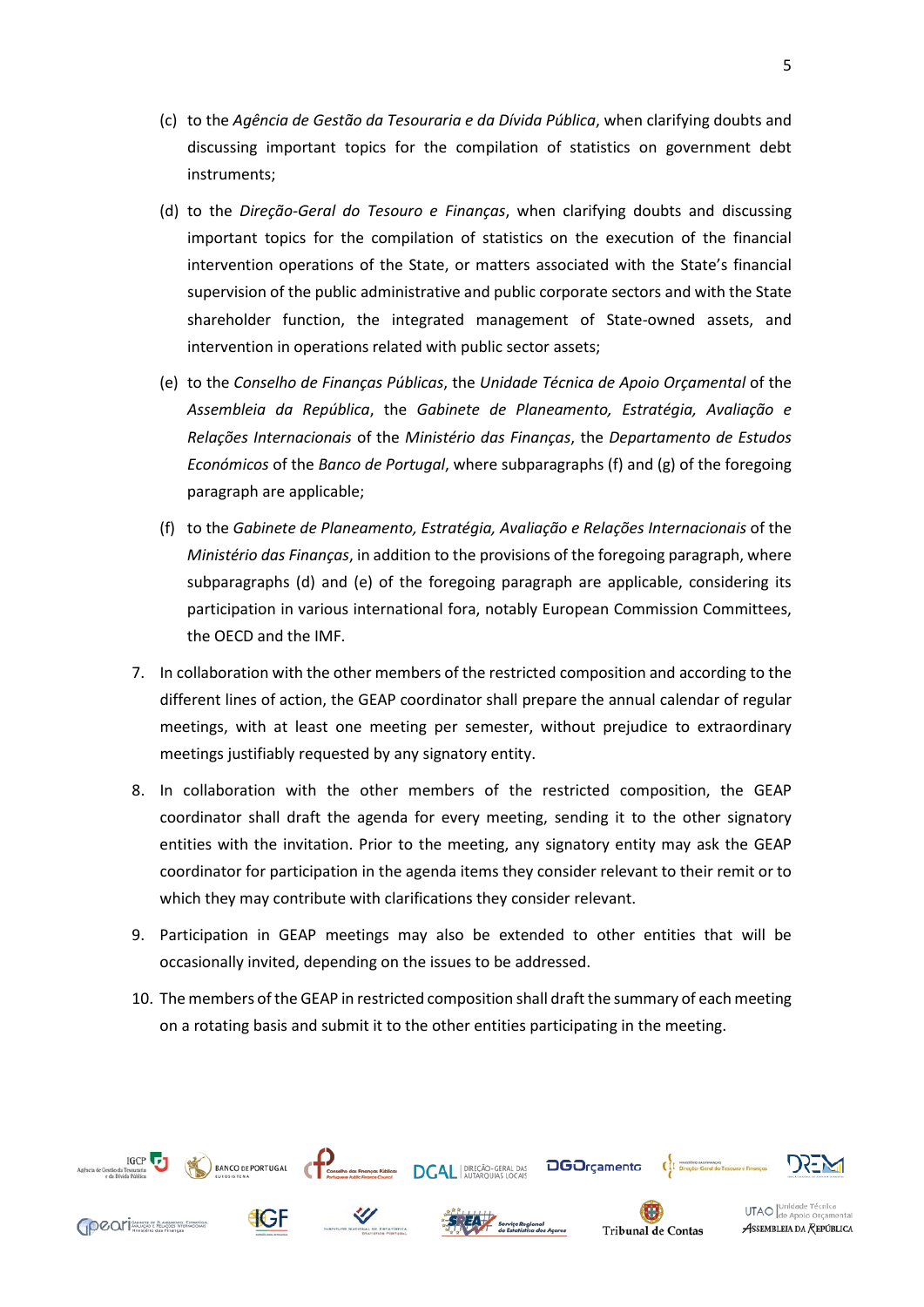### **Clause 7** *Inspeção-Geral de Finanças*

- 1. The *Inspeção-Geral de Finanças*, as an audit authority and in the performance of its task of strategic control of the State's financial administration, which covers legality control and financial and management audit:
	- (a) Releases to the national statistical authorities the information it obtains and considers relevant to the compilation of statistics, namely in the framework of the Excessive Deficit Procedure notifications;
	- (b) Clarifies issues arising from the information released pursuant to the previous subparagraph.
- 2. Statistical authorities submit to the *Inspeção-Geral de Finanças* the information they collect for the compilation of statistics and consider relevant to the exercise of the Inspectorate General's powers and tasks, namely regarding budget outturn monitoring and operations related to the State Accounting Entity, in particular the integrated management of Stateowned property and Treasury.
- 3. The information released pursuant to the two previous paragraphs shall be considered a work element only, and is not a formal impediment to the submitting entity, except if the information is already consolidated.

#### **Clause 8**

#### *Tribunal de Contas*

- 1. The *Tribunal de Contas*, as the supreme, external and independent institution controlling public accounts, in the performance of its functions and powers:
	- (a) Releases to the national statistical authorities the information it obtains which has given rise to observations expressed in decisions, reports or opinions approved by the Court, where deemed relevant by the latter to the compilation of statistics, namely in the framework of the Excessive Deficit Procedure notifications;
	- (b) Clarifies issues arising from the information released pursuant to the previous subparagraph.



**OCON** 

UTAO de Apoio Orçamo ASSEMBLEIA DA REPÚBLICA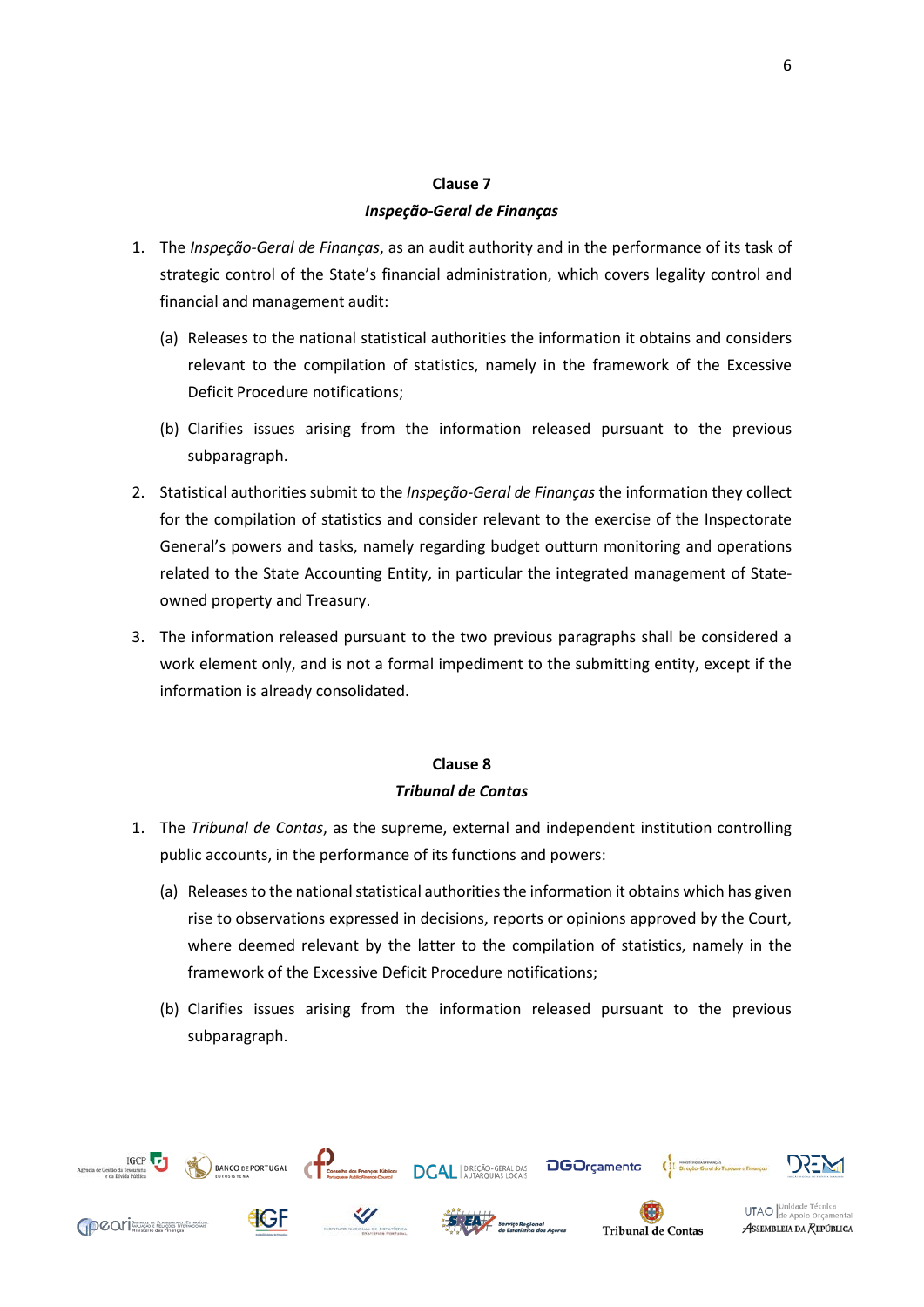- 2. The statistical authorities shall submit to the *Tribunal de Contas* the information they collect for the compilation of statistics and consider relevant to the exercise of the Court's powers and tasks, regarding budget outturn monitoring and the issue of the Opinion on the General State Account, including the Social Security Account, and relating in particular to the reconciliation of the budget balance and government debt on a cash basis and on a national accounts basis.
- 3. The information released pursuant to the two previous paragraphs shall be considered a work element only, and is not a formal impediment to the submitting entity, except if the information is already consolidated.

### **Clause 9 Duty of confidentiality**

The signatory entities shall undertake to maintain complete confidentiality with regard to information to which they have access within the scope of the execution of this protocol.

### **Clause 10**

### **Final provisions**

- 1. This protocol enters into force on the date on which it is signed by all parties.
- 2. The content of this protocol may be amended upon suggestion of any signatory entity, provided there is agreement between all the other parties.
- 3. Any signatory entity, upon prior formal notice to the other parties, may at any time end its participation in this protocol.

Lisbon, 27 March 2017

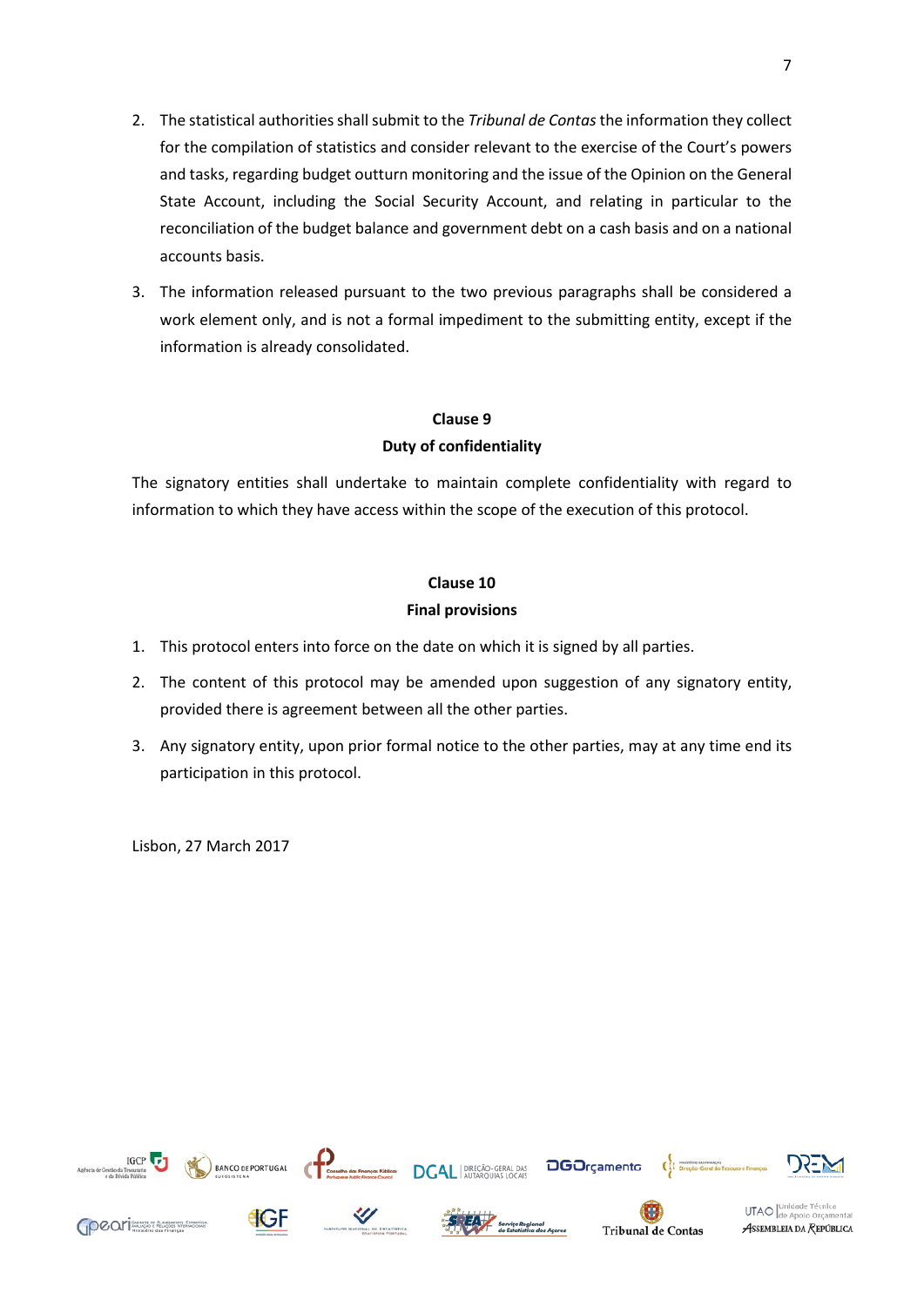*Agência de Gestão da Tesouraria e da Dívida Pública – IGCP*

\_\_\_\_\_\_\_\_\_\_\_\_\_\_\_\_\_\_\_\_\_\_\_\_\_\_\_\_\_

\_\_\_\_\_\_\_\_\_\_\_\_\_\_\_\_\_\_\_\_\_\_\_\_\_\_\_\_\_

*Tribunal de Conta***s**

\_\_\_\_\_\_\_\_\_\_\_\_\_\_\_\_\_\_\_\_\_\_\_\_\_\_\_\_\_

Cristina Casalinho President of the Board José F.F. Tavares Director-General

#### *Banco de Portugal*

João Cadete de Matos Director of the *Departamento de Estatística*

#### *Conselho de Finanças Públicas*

\_\_\_\_\_\_\_\_\_\_\_\_\_\_\_\_\_\_\_\_\_\_\_\_\_\_\_\_\_

Teodora Cardoso Chair of the Senior Board

#### *Direção-Geral das Autarquias Locais* \_\_\_\_\_\_\_\_\_\_\_\_\_\_\_\_\_\_\_\_\_\_\_\_\_\_\_\_\_

Sónia Ramalhinho Director-General

#### *Direção-Geral do Orçamento*

Manuela Proença Director-General

### *Direção-Geral do Tesouro e Finanças* \_\_\_\_\_\_\_\_\_\_\_\_\_\_\_\_\_\_\_\_\_\_\_\_\_\_\_\_\_

\_\_\_\_\_\_\_\_\_\_\_\_\_\_\_\_\_\_\_\_\_\_\_\_\_\_\_\_\_

Maria João Araújo Director-General

#### *Direção Regional de Estatística da Madeira*

\_\_\_\_\_\_\_\_\_\_\_\_\_\_\_\_\_\_\_\_\_\_\_\_\_\_\_\_

Paulo Vieira Regional Director



BANCO DE PORTUGAL COMMENCIÓ del Françal Nation DCAL | DIREÇÃO-GERAL DAS DODIFGEMENTO





**OCOL** Thursday of Response Enterprises









UTAO de Apoio Orçame ASSEMBLEIA DA REPÚBLICA